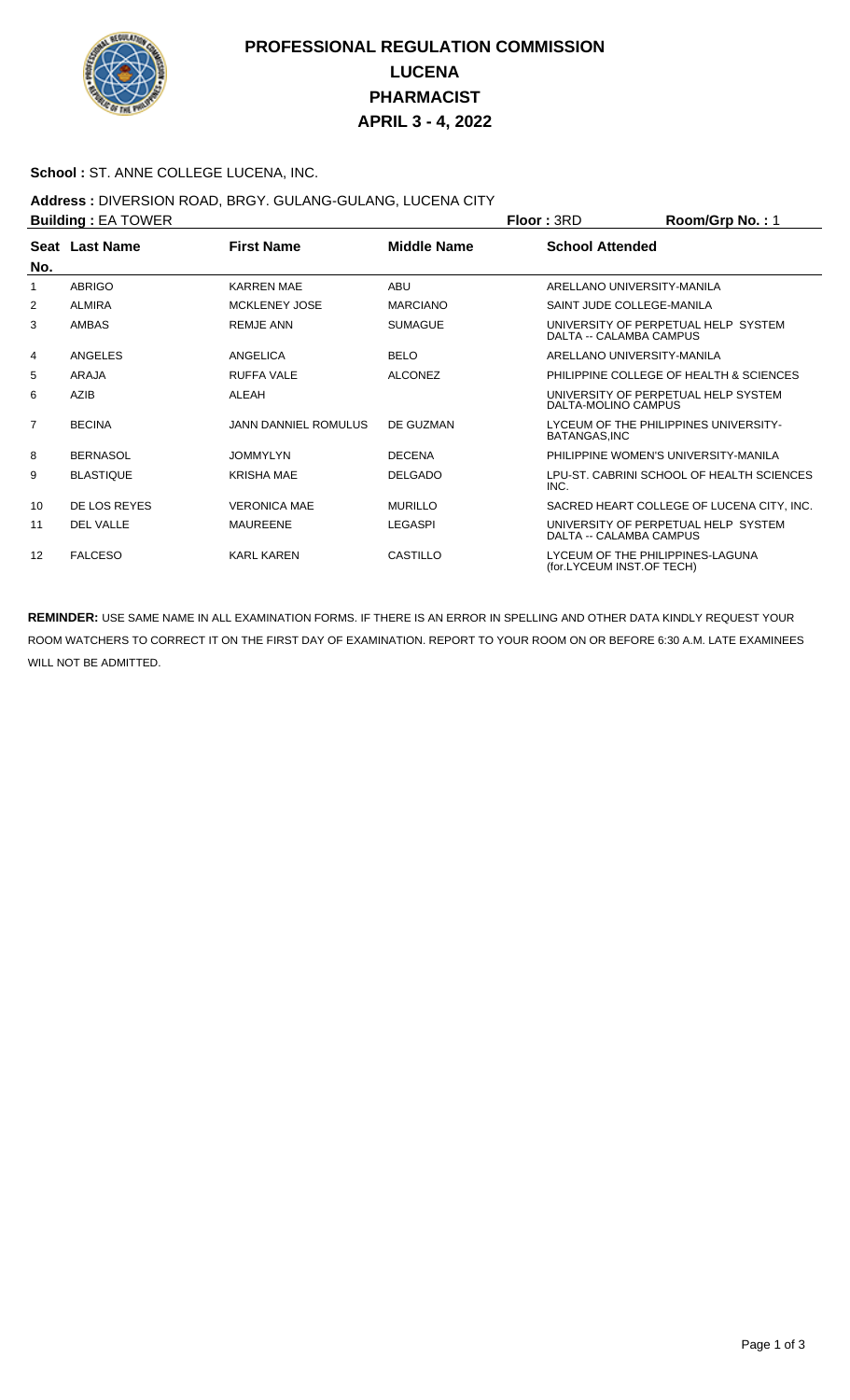

# **PROFESSIONAL REGULATION COMMISSION LUCENA PHARMACIST APRIL 3 - 4, 2022**

#### **School :** ST. ANNE COLLEGE LUCENA, INC.

### **Address :** DIVERSION ROAD, BRGY. GULANG-GULANG, LUCENA CITY

|                | <b>Building: EA TOWER</b> |                        | <b>Floor: 3RD</b>  | Room/Grp No.: 2         |                                      |
|----------------|---------------------------|------------------------|--------------------|-------------------------|--------------------------------------|
|                | Seat Last Name            | <b>First Name</b>      | <b>Middle Name</b> | <b>School Attended</b>  |                                      |
| No.            |                           |                        |                    |                         |                                      |
| 1              | <b>GIMUTAO</b>            | <b>JASMIN RYZA</b>     | <b>PEREZ</b>       | DALTA -- CALAMBA CAMPUS | UNIVERSITY OF PERPETUAL HELP SYSTEM  |
| 2              | <b>GUTIERREZ</b>          | <b>GENESIS</b>         | <b>MORALES</b>     |                         | EMILIO AGUINALDO COLLEGE-MANILA      |
| 3              | <b>HARDILLO</b>           | <b>TOM CHRISTIAN</b>   | <b>HATUINA</b>     | LAGUNA                  | UNIVERSITY OF PERPETUAL HELP SYSTEM- |
| 4              | <b>JIMENEZ</b>            | <b>JIMELLA SHYE</b>    | <b>IBARROLA</b>    |                         | CENTRO ESCOLAR UNIVERSITY-MANILA     |
| 5              | LARDIZABAL                | <b>PATRICK GABRIEL</b> | <b>RODRIGUEZ</b>   |                         | ARELLANO UNIVERSITY-MANILA           |
| 6              | <b>LARRACAS</b>           | <b>JEALAINE</b>        | <b>JANDA</b>       |                         | UNIVERSITY OF THE PHILIPPINES-MANILA |
| $\overline{7}$ | LOÑOZA                    | <b>MARIA NIKKA</b>     | <b>CABUNGCAL</b>   | LAGUNA                  | UNIVERSITY OF PERPETUAL HELP SYSTEM- |
| 8              | <b>MALABONGA</b>          | <b>ATHENA BREAN</b>    | CALLEJO            |                         | NATIONAL UNIVERSITY-MANILA           |
| 9              | <b>MARAMBA</b>            | SABRINA BEA            | <b>SANTIAGO</b>    | DALTA -- CALAMBA CAMPUS | UNIVERSITY OF PERPETUAL HELP SYSTEM  |
| 10             | <b>MENDOZA</b>            | <b>JOSEPH SLARCEN</b>  | <b>PAGOLA</b>      |                         | CENTRO ESCOLAR UNIVERSITY-MANILA     |
| 11             | <b>OLIVEROS</b>           | <b>RONABELLE</b>       | <b>RAMOS</b>       |                         | ARELLANO UNIVERSITY-MANILA           |
| 12             | <b>ORENCE</b>             | <b>NICOLLE</b>         | <b>BEGINO</b>      | LAGUNA                  | UNIVERSITY OF PERPETUAL HELP SYSTEM- |

**REMINDER:** USE SAME NAME IN ALL EXAMINATION FORMS. IF THERE IS AN ERROR IN SPELLING AND OTHER DATA KINDLY REQUEST YOUR ROOM WATCHERS TO CORRECT IT ON THE FIRST DAY OF EXAMINATION. REPORT TO YOUR ROOM ON OR BEFORE 6:30 A.M. LATE EXAMINEES WILL NOT BE ADMITTED.